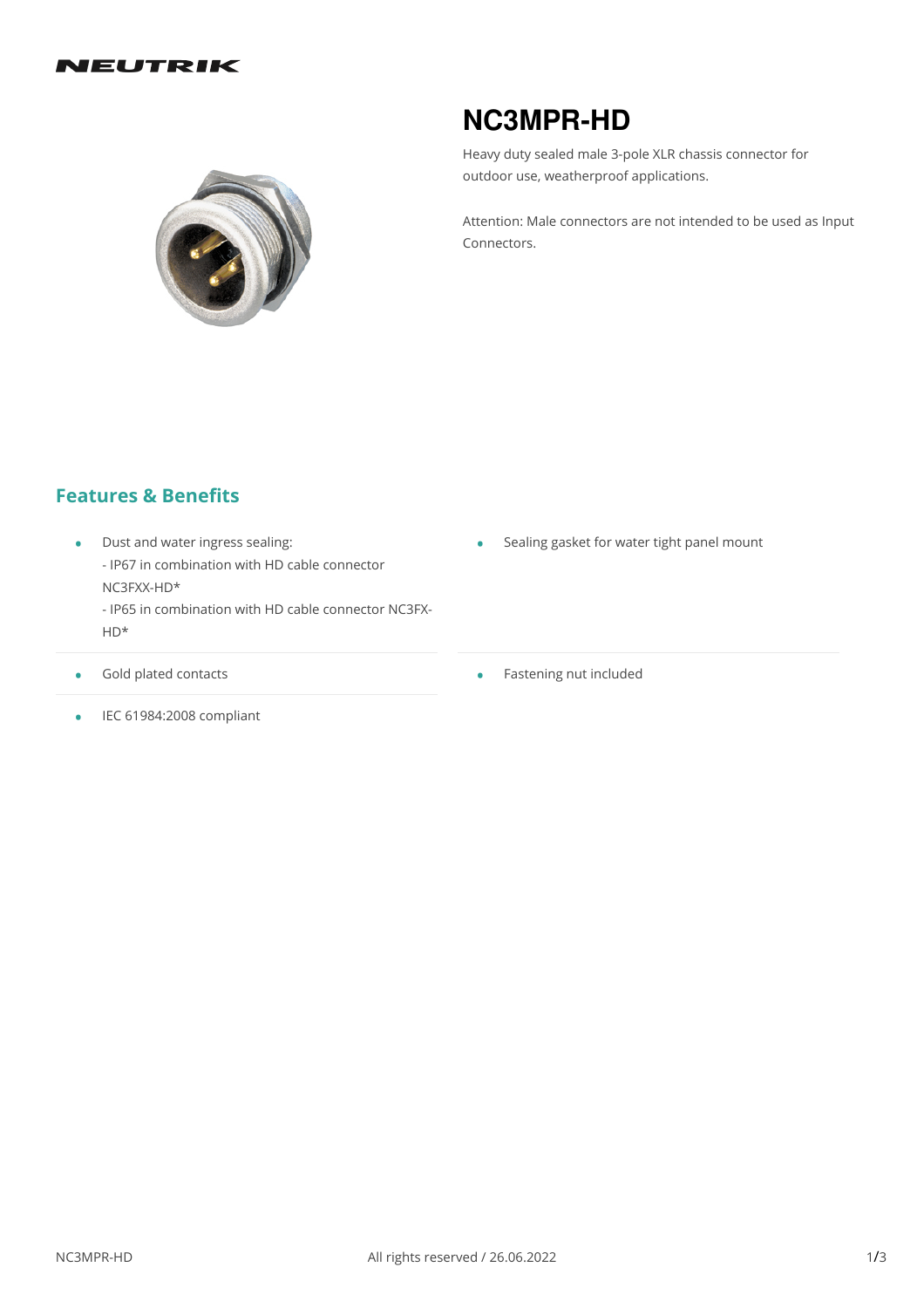#### **NEUTRIK**

# **Technical Information**

| <b>Product</b>         |                                                                     |
|------------------------|---------------------------------------------------------------------|
| <b>Title</b>           | NC3MPR-HD                                                           |
| <b>Connection Type</b> | <b>XLR</b>                                                          |
| Gender                 | male                                                                |
| Remark                 | Male connectors are not intended to be used as Input<br>Connectors. |

| <b>Electrical</b>            |                     |
|------------------------------|---------------------|
| Capacitance between contacts | $\leq 4$ pF         |
| <b>Contact resistance</b>    | $\leq$ 5 m $\Omega$ |
| Dielectric strength          | $1.5$ kVdc          |
| Insulation resistance        | $>$ 10 GΩ (initial) |
| Rated current per contact    | 16 A                |
| <b>Rated voltage</b>         | 50 Vac              |
| Over voltage category        |                     |

| <b>Mechanical</b>           |                             |
|-----------------------------|-----------------------------|
| <b>Insertion force</b>      | $\leq$ 20 N                 |
| <b>Withdrawal force</b>     | $\leq$ 20 N                 |
| Lifetime                    | > 1000 mating cycles        |
| Wiresize                    | $1.5 - 2.5$ mm <sup>2</sup> |
| <b>Mechanical endurance</b> | COC                         |
| Wiring                      | Solder contacts             |
| <b>Locking device</b>       | Latch lock                  |
| <b>Mounting direction</b>   | Front mounting              |
| <b>Chassis shape</b>        | P                           |